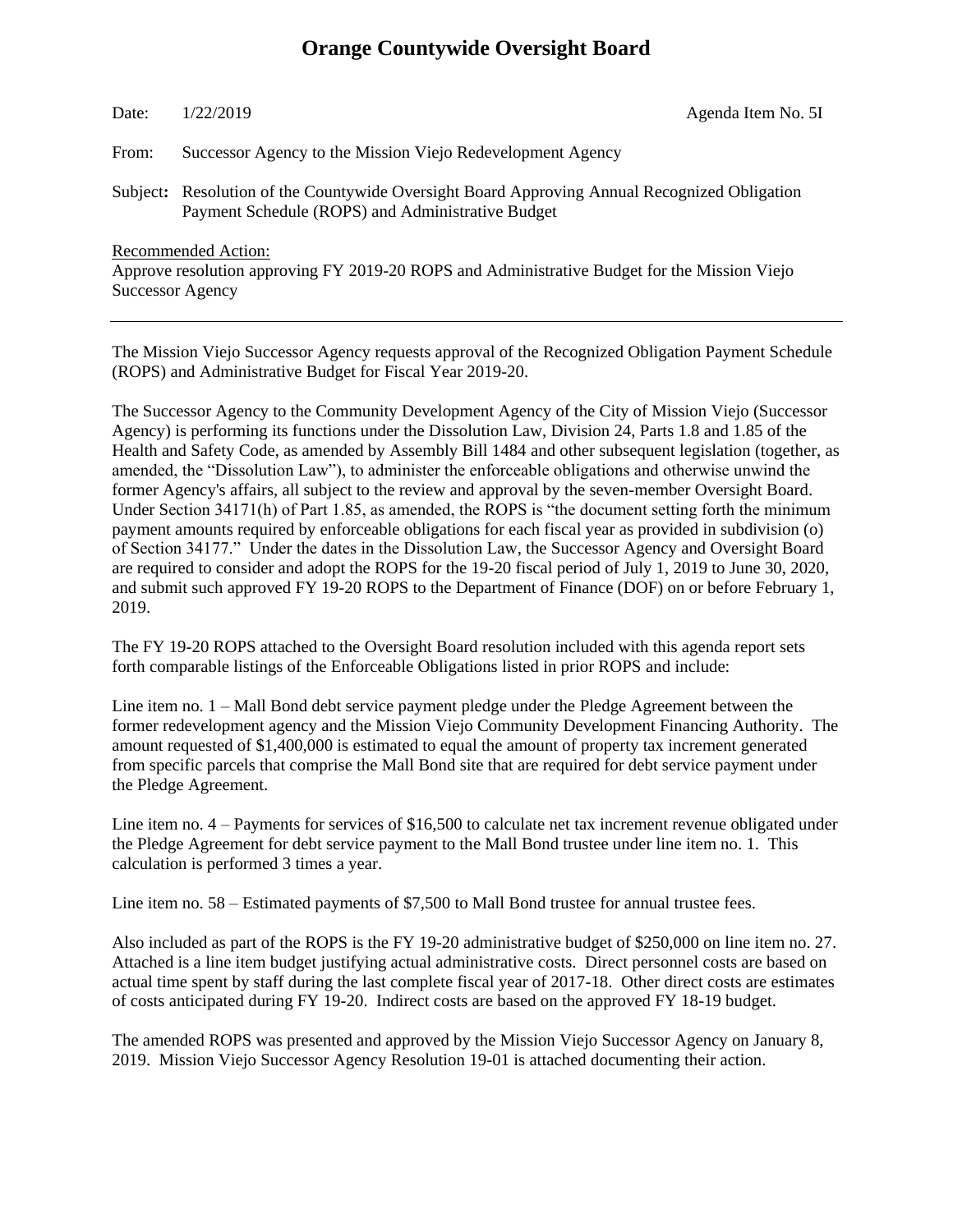The Mission Viejo Successor Agency requests that the Orange Countywide Oversight Board adopt the attached Resolution approving the FY 19-20 ROPS and Administrative Budget for the Mission Viejo Successor Agency.

## Impact on Taxing Entities

Amounts approved for distribution from Mission Viejo's Redevelopment Property Tax Trust Fund (RPTTF) for the 2019-20 period in the amount of \$1,674,000 are funds that will not be available for distribution to all other taxing entities. Mission Viejo's taxing entities include: County of Orange, County of Orange Flood Control District, County of Orange Harbors, Beaches & Parks County Service Area #26, Orange County Fire Authority, Orange County Superintendent of Schools, Saddleback Community College District; Capistrano Unified School District, Saddleback Valley Unified School District and the Mission Viejo Library.

### **Attachments**

- 1. Orange Countywide Oversight Board Resolution
- 2. Mission Viejo ROPS 19-20
- 3. Mission Viejo Successor Agency Administrative Budget 19-20
- 4. Mission Viejo Successor Agency Resolution 19-01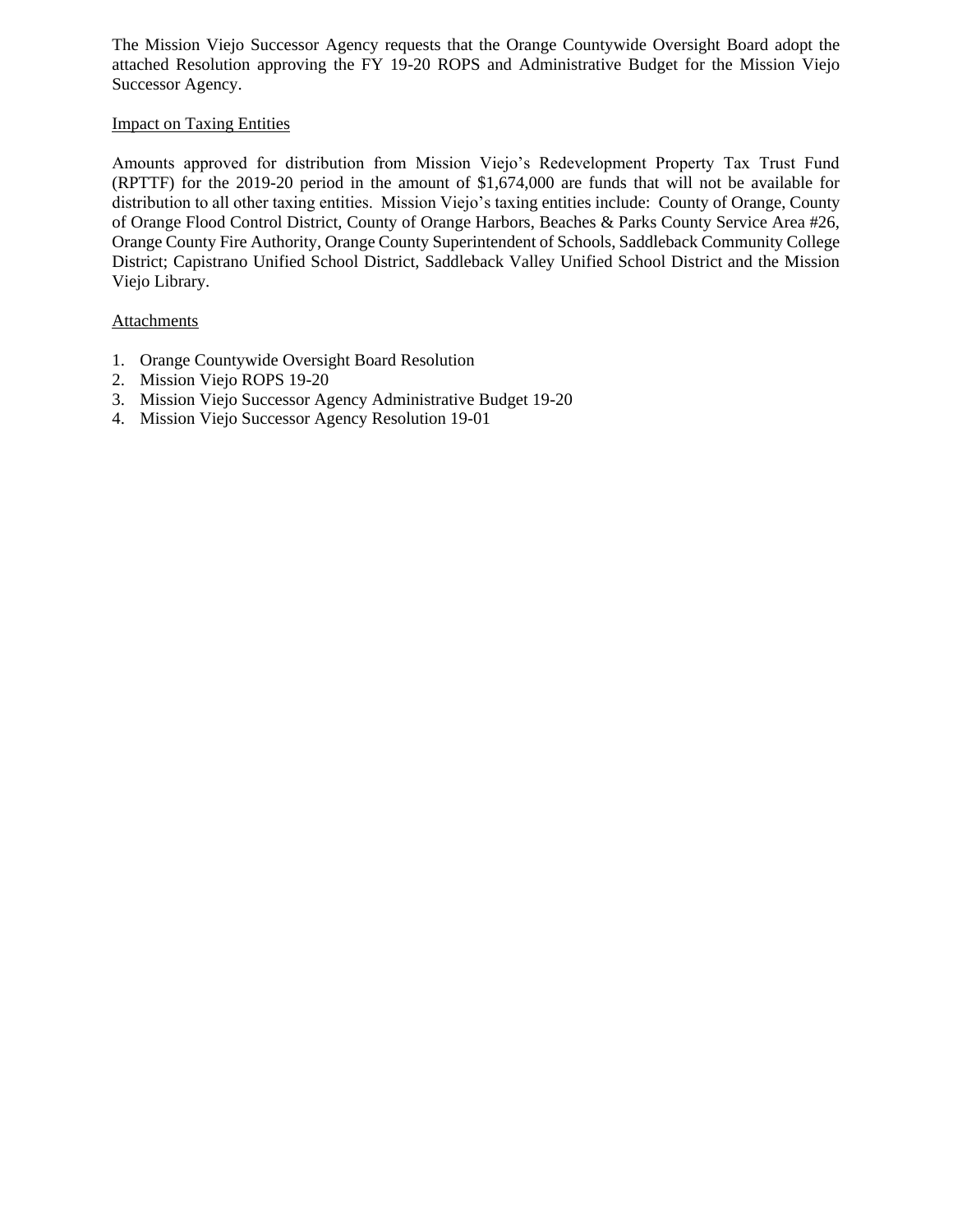Resolution No. 19-\_\_\_\_

## A RESOLUTION OF THE ORANGE COUNTYWIDE OVERSIGHT BOARD WITH OVERSIGHT OF THE SUCCESSOR AGENCY TO THE MISSION VIEJO REDEVELOPMENT AGENCY APPROVING A RECOGNIZED OBLIGATION PAYMENT SCHEDULE FOR THE 19-20 FISCAL PERIOD OF JULY 1, 2019 TO JUNE 30, 2020, SUBJECT TO SUBMITTAL TO, AND REVIEW BY, THE STATE DEPARTMENT OF FINANCE UNDER CALIFORNIA HEALTH AND SAFETY CODE, DIVISION 24, PART 1.85, AND AUTHORIZING THE POSTING AND TRANSMITTAL THEREOF

WHEREAS, the former Community Development Agency of the City of Mission Viejo ("former Agency") was established as a community redevelopment agency that was organized and existing under the California Community Redevelopment Law, Health and Safety Code Section 33000, *et seq*., and previously authorized to transact business and exercise powers of a redevelopment agency by action of the City Council of the City of Mission Viejo ("City"); and

WHEREAS, Assembly Bill x1 26 added Parts 1.8 and 1.85 to Division 24 of the California Health and Safety Code, which caused the dissolution of all redevelopment agencies and wind down of the affairs of former agencies, including as such laws were amended by Assembly Bill 1484 and by other subsequent legislation, and most recently by Senate Bill 107 (together, as amended, the "Dissolution Law"); and

WHEREAS, as of February 1, 2012 the former Agency was dissolved under the Dissolution Law, and, as a separate public entity, corporate and politic, the Successor Agency to the Community Development Agency of the City of Mission Viejo ("Successor Agency") administers the enforceable obligations of the former Agency and otherwise unwinds the former Agency's affairs, all subject to the review and approval by a seven-member oversight board; and

WHEREAS, prior to July 1, 2018 under Dissolution Law, in particular Sections 34179 and 34180, all Mission Viejo Successor Agency actions were subject to the review and approval by a local seven-member oversight board, which oversaw and administered the Mission Viejo Successor Agency activities during the period from dissolution until June 30, 2018; and

WHEREAS, as of, on and after July 1, 2018 under Dissolution Law, in particular Sections 34179(j), in every California county there shall be only one oversight board that is staffed by the county auditor-controller, with certain exceptions that do not apply here; and

WHEREAS, every oversight board, both the prior local oversight board and this newly established Orange Countywide Oversight Board ("Oversight Board"), has fiduciary responsibilities to the holders of enforceable obligations and to the taxing entities that benefit from distributions of property tax and other revenues under Dissolution Law, in particular Sections 34188; and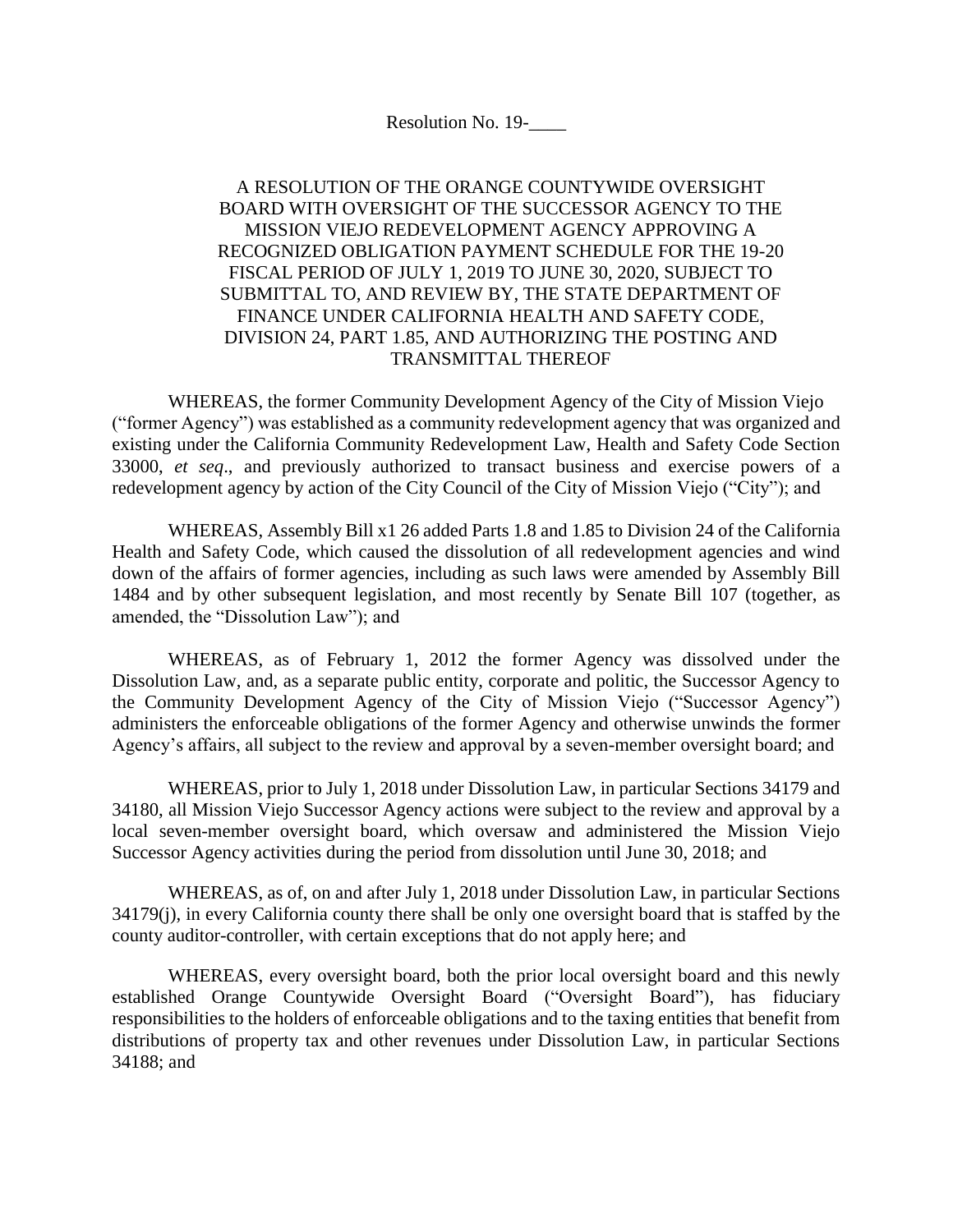WHEREAS, Sections 34177(m), 34177(o) and 34179 provide that each Recognized Obligation Payment Schedule ("ROPS") is submitted to, reviewed and approved by the Successor Agency and then reviewed and approved by the Oversight Board before final review and approval by the State of California, Department of Finance ("DOF"); and

WHEREAS, Section 34177(o) of the Dissolution Law requires that the annual ROPS for the 19-20 fiscal period of July 1, 2019 to June 30, 2020 ("ROPS 19-20") shall be submitted to the DOF by the Successor Agency, after approval by the Oversight Board, no later than February 1, 2019; and

WHEREAS, the Oversight Board has reviewed the ROPS 19-20 presented by the Successor Agency and desires to approve the ROPS 19-20, including the FY 19-20 Administrative Budget included therewith, and to authorize the Successor Agency, to cause posting of ROPS 19- 20 on the City's website: [\(www.cityofmissionviejo.org\)](http://(www.cityofmissionviejo.org/) and to direct transmittal of such ROPS to the DOF, with copies to the County Executive Officer, the County Auditor-Controller, and the State Controller's Office.

NOW, THEREFORE, BE IT RESOLVED THAT THE ORANGE COUNTYWIDE OVERSIGHT BOARD does hereby resolve as follows:

Section 1. The foregoing recitals are hereby incorporated into this Resolution by this reference, and constitute a material part of this Resolution.

Section 2. The Oversight Board hereby approves the ROPS 19-20, along with the Administrative Budget for FY 19-20 that is included therewith as Attachment 1 and 2, and incorporated by this reference, all under the requirements of the Dissolution Law.

Section 3. The Oversight Board authorizes transmittal of ROPS 19-20 to the DOF, with copies to the County Executive Officer, the County Auditor-Controller, and the State Controller's Office.

Section 4. The Director of Administrative Services of the Successor Agency, or her authorized designee(s), is directed to post this Resolution, including ROPS 19-20, on the Successor Agency website (www.cityofmissionviejo.org) under the Dissolution Law.

Section 5. Under Section 34179(h) written notice and information about all actions taken by the Oversight Board shall be provided to the DOF by electronic means and in a manner of DOF's choosing. An Oversight Board's action shall become effective five (5) business days after notice in the manner specified by the DOF unless the DOF requests a review; provided however, that under Section 34177(m) as to each ROPS submitted the DOF shall make its determination of the enforceable obligations and the amounts and funding sources of the enforceable obligations thereon no later than 45 days after submittal.

Section 6. The Clerk of the Oversight Board shall certify to the adoption of this Resolution.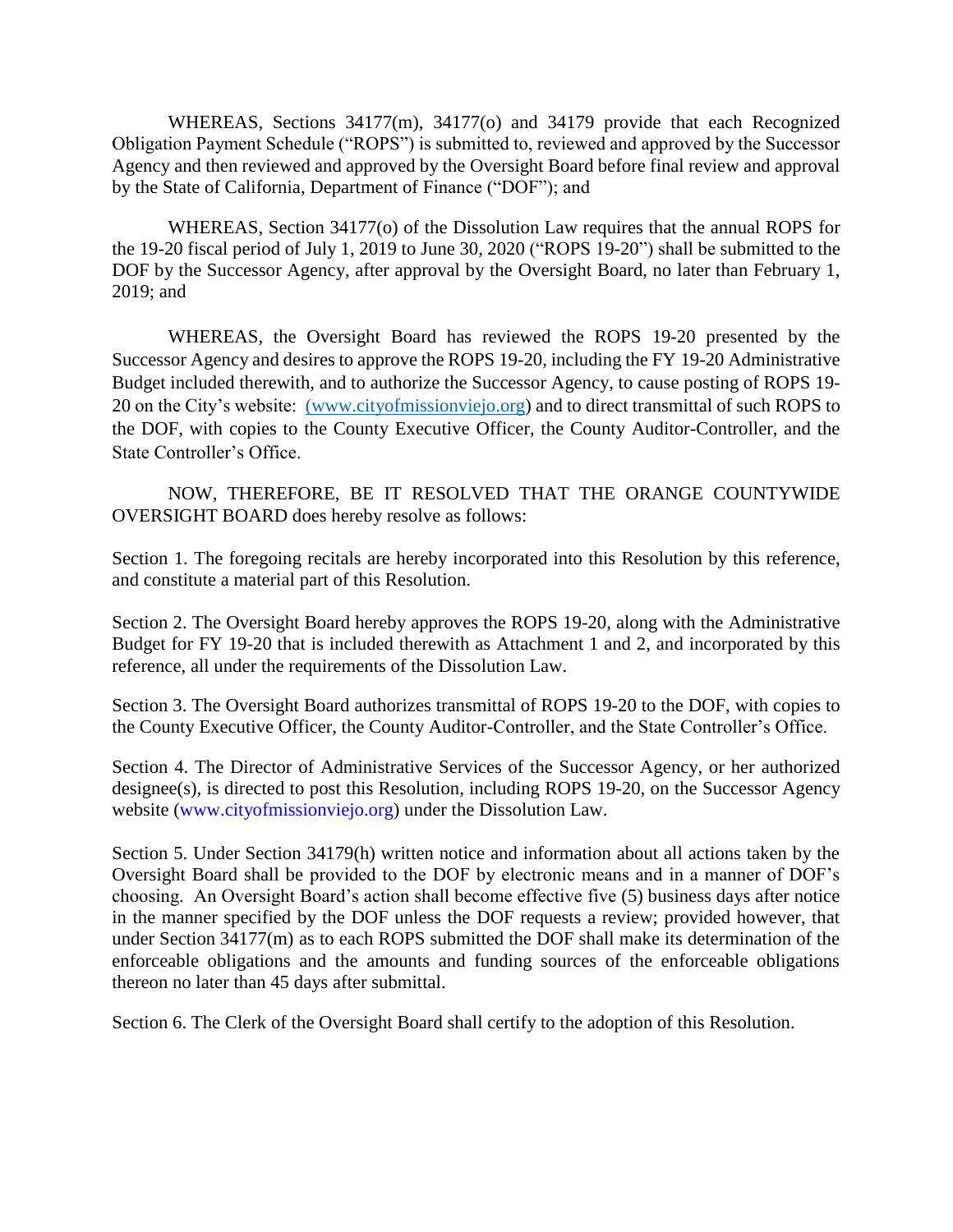| Certification of Oversight Board Chairman:<br>Pursuant to Section 34177 (o) of the Health and Safety code, I<br>hereby certify that the above is a true and accurate Recognized<br>Obligation Payment Schedule for the above named successor | Name<br>/s/ | Title |
|----------------------------------------------------------------------------------------------------------------------------------------------------------------------------------------------------------------------------------------------|-------------|-------|
| agency.                                                                                                                                                                                                                                      | Signature   | Date  |

|    | Current Period Requested Funding for Enforceable Obligations (ROPS Detail) | 19-20A Total<br>(July - December) | 19-20B Total<br>(January - June) | ROPS 19-20 Total |
|----|----------------------------------------------------------------------------|-----------------------------------|----------------------------------|------------------|
| A  | Enforceable Obligations Funded as Follows (B+C+D):                         | - \$                              |                                  |                  |
| B  | <b>Bond Proceeds</b>                                                       | $\overline{\phantom{0}}$          |                                  |                  |
| C. | Reserve Balance                                                            | $\overline{\phantom{0}}$          | $\overline{\phantom{a}}$         |                  |
| D  | Other Funds                                                                |                                   |                                  |                  |
| Е. | Redevelopment Property Tax Trust Fund (RPTTF) (F+G):                       | 833,250 \$                        | 840,750 \$                       | 1,674,000        |
|    | <b>RPTTF</b>                                                               | 708,250                           | 715,750                          | 1,424,000        |
| G  | <b>Administrative RPTTF</b>                                                | 125,000                           | 125,000                          | 250,000          |
| н  | <b>Current Period Enforceable Obligations (A+E):</b>                       | 833,250 \$                        | 840,750 \$                       | 1,674,000        |

e.

#### **Recognized Obligation Payment Schedule (ROPS 19-20) - Summary Filed for the July 1, 2019 through June 30, 2020 Period**

**Successor Agency: Mission Viejo County:** Orange

 $\sim$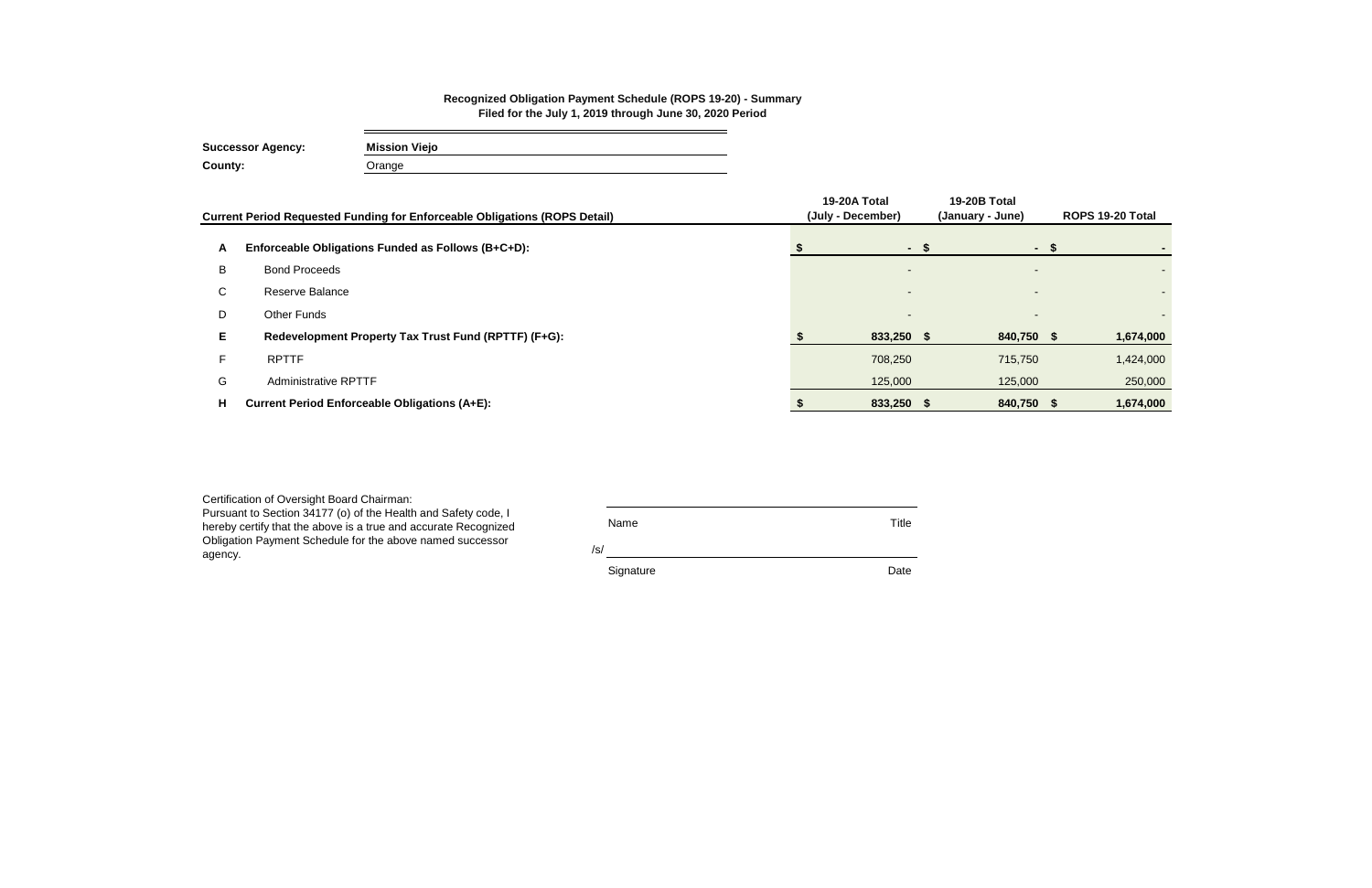|                |                                                                                                    |                                     |                       |                                       |                                           |                                                                                                                     |              |                                  |         | July 1, 2019 through June 30, 2020 |                      |         |                          |                  |                        |                  |                      |         |                         |                  |                        |                  |
|----------------|----------------------------------------------------------------------------------------------------|-------------------------------------|-----------------------|---------------------------------------|-------------------------------------------|---------------------------------------------------------------------------------------------------------------------|--------------|----------------------------------|---------|------------------------------------|----------------------|---------|--------------------------|------------------|------------------------|------------------|----------------------|---------|-------------------------|------------------|------------------------|------------------|
|                |                                                                                                    |                                     |                       |                                       |                                           |                                                                                                                     |              |                                  |         | (Report Amounts in Whole Dollars)  |                      |         |                          |                  |                        |                  |                      |         |                         |                  |                        |                  |
| $\overline{A}$ | <b>B</b>                                                                                           | <b>C</b>                            | D                     | Е                                     | -F                                        | G                                                                                                                   | H            |                                  |         | K                                  |                      |         |                          |                  |                        | $\circ$          |                      |         |                         |                  |                        | w                |
|                |                                                                                                    |                                     |                       |                                       |                                           |                                                                                                                     |              |                                  |         |                                    |                      |         | 19-20A (July - December) |                  |                        |                  |                      |         | 19-20B (January - June) |                  |                        |                  |
|                |                                                                                                    |                                     |                       |                                       |                                           |                                                                                                                     |              |                                  |         |                                    |                      |         | <b>Fund Sources</b>      |                  |                        |                  |                      |         | <b>Fund Sources</b>     |                  |                        |                  |
|                |                                                                                                    |                                     |                       | Contract/Agreement Contract/Agreement |                                           |                                                                                                                     |              | <b>Total Outstanding</b>         |         | <b>ROPS 19-20</b>                  |                      | Reserve |                          |                  |                        | 19-20A           |                      | Reserve |                         |                  |                        | 19-20B           |
| Item $#$       | Project Name/Debt Obligation                                                                       | <b>Obligation Type</b>              | <b>Execution Date</b> | <b>Termination Date</b>               | Payee                                     | <b>Description/Project Scope</b>                                                                                    | Project Area | Debt or Obligation<br>17,884,989 | Retired | Total<br>\$ 1,674,000              | <b>Bond Proceeds</b> | Balance | Other Funds              | RPTTF<br>708,250 | Admin RPTTF<br>125,000 | Total<br>833,250 | <b>Bond Proceeds</b> | Balance | Other Funds             | RPTTF<br>715,750 | Admin RPTTF<br>125,000 | Total<br>840,750 |
|                | 1 1999 Variable Rate Demand                                                                        | Bonds Issued On or Before 5/1/1999  |                       | 9/1/2028                              | <b>BNY Mellon Corporate</b>               | <b>Bond Pledge</b>                                                                                                  |              | 16.365.037                       |         | N \$ 1.400.000                     |                      |         |                          | 700.000          |                        | 700.000          |                      |         |                         | 700.000          |                        | 700.000          |
|                | 1999 Variable Rate Demand<br>Revenue Bonds (Mission Viejo Mal<br><b>Improvement Project</b>        | PA/DDA/Construction                 | 2/20/2012             | /1/2028                               | <b>Stradling Yocca Carlson</b>            | <b>OPA-Bond/Covenant Compliance</b>                                                                                 |              |                                  |         |                                    |                      |         |                          |                  |                        |                  |                      |         |                         |                  |                        |                  |
|                | 4 1999 Variable Rate Demand<br>Revenue Bonds (Mission Viejo Mall<br><b>Improvement Project</b>     | ees                                 | 7/1/2010              | 9/1/2028                              | <b>HdL Coren &amp; Cone</b>               | Net Tax Increment Calculations per<br><b>Pledge Agreement</b>                                                       |              | 165,000                          |         | 16,500                             |                      |         |                          | 8,250            |                        | 8,250            |                      |         |                         | 8,250            |                        | 8,250            |
|                | Camino Capistrano Bridge<br>Improvements                                                           | OPA/DDA/Construction                | 2/20/2012             | 6/30/2033                             | Stradling Yocca Carlson<br>Rauth          | <b>Project Development</b>                                                                                          |              | 50,000                           |         |                                    |                      |         |                          |                  |                        |                  |                      |         |                         |                  |                        |                  |
|                | 8 Camino Capistrano Bridge<br>Improvements                                                         | OPA/DDA/Construction                | 9/4/2002              | 6/30/2033                             | Davis Company                             | Economic Planning                                                                                                   |              | 50,000                           |         |                                    |                      |         |                          |                  |                        |                  |                      |         |                         |                  |                        |                  |
|                | 24 Owner Participation Agreement -<br>Kaleidoscope                                                 | OPA/DDA/Construction                | 10/30/1995            | 6/30/2024                             | Stradling Yocca Carlson<br>Rauth          | OPA-Covenant Compliance                                                                                             |              |                                  | Y       |                                    |                      |         |                          |                  |                        |                  |                      |         |                         |                  |                        |                  |
|                | 27 Administration                                                                                  | Admin Costs                         | 2/1/2012              | 6/30/2033                             | City of Mission Viejo                     | Administration                                                                                                      |              | 250,000<br>939,052               | N       | $\frac{1}{250,000}$                |                      |         |                          |                  | 125,000                | 125,000          |                      |         |                         |                  | 125,000                | 125,000          |
|                | 33 Camino Capistrano Bridge<br>Improvements                                                        | Improvement/Infrastructure          | 1/27/1993             | 6/30/2033                             | Contractor                                | Construction of Improvements                                                                                        |              |                                  |         |                                    |                      |         |                          |                  |                        |                  |                      |         |                         |                  |                        |                  |
|                | 37 1999 Variable Rate Demand<br>Revenue Bonds (Mission Viejo Mall 12/31/10<br>Improvement Project  | Bonds Issued On or Before 7/1/2014  |                       | 6/30/2019                             | Arbitrage Compliance<br>Specialists, Inc. | Arbitrage rebate calculation                                                                                        |              | 5,900                            | N       | $\mathsf{S}$                       |                      |         |                          |                  |                        |                  |                      |         |                         |                  |                        |                  |
|                | 45 1999 Variable Rate Demand<br>Revenue Bonds (Mission Viejo Mall<br>Improvement Project)          | Fees                                | 7/1/2014              | 12/31/2019                            | City of Mission Viejo/KNN<br>Financial    | Variable Rate Bond required Letter of<br>Credit renewal related services and<br>other mall bond consulting services |              |                                  | Y       | IS.                                |                      |         |                          |                  |                        |                  |                      |         |                         |                  |                        |                  |
|                | 58 1999 Variable Rate Demand<br>Revenue Bonds (Mission Viejo Mall 12/31/10<br>Improvement Project) | Bonds Issued On or Before 5/1/1999  |                       | 9/1/2028                              | <b>BNY Mellon Trust</b>                   | <b>Bond Trustee fees</b>                                                                                            |              | 60,000                           |         | 7,500<br>$\mathsf{S}$              |                      |         |                          |                  |                        |                  |                      |         |                         | 7,500            |                        | 7,500            |
|                | 61 1999 Variable Rate Demand<br>Revenue Bonds (Mission Viejo Mall 12/31/10<br>Improvement Project) | Bonds Issued On or Before 5/1/1999  |                       | 9/1/2028                              | <b>HdL Coren &amp; Cone</b>               | Letter of Credit Renewal                                                                                            |              |                                  | Y       |                                    |                      |         |                          |                  |                        |                  |                      |         |                         |                  |                        |                  |
|                | 62 1999 Variable Rate Demand<br>Revenue Bonds (Mission Vieio Mall 12/31/10<br>Improvement Project) | Bonds Issued On or Before 5/1/1999  |                       | 9/1/2028                              | Quint & Thimmig or<br>Succeessor          | Letter of Credit Renewal                                                                                            |              |                                  | Y       | $\sqrt{s}$                         |                      |         |                          |                  |                        |                  |                      |         |                         |                  |                        |                  |
|                | 63 Mission Viejo Housing Authority                                                                 | lousing Entity Admin Cost 2/21/2011 |                       | 9/1/2028                              | lission Viejo Housing<br>uthority         | For the ROPS 15-16A and 15-16B                                                                                      |              |                                  | Y       |                                    |                      |         |                          |                  |                        |                  |                      |         |                         |                  |                        |                  |
|                | 64 Mission Viejo Housing Authority                                                                 | lousing Entity Admin Cost 2/21/2011 |                       | 9/1/2028                              | <b>Aission Viejo Housing</b><br>uthority  | For the ROPS 14-15A and 14-15B                                                                                      |              |                                  |         |                                    |                      |         |                          |                  |                        |                  |                      |         |                         |                  |                        |                  |
|                | 65 Mission Viejo Housing Authority                                                                 | ousing Entity Admin Cost 2/21/2011  |                       | 9/1/2028                              | lission Viejo Housing<br>uthority         | For the ROPS 16-17 period                                                                                           |              |                                  |         |                                    |                      |         |                          |                  |                        |                  |                      |         |                         |                  |                        |                  |
|                | 66 Mission Viejo Housing Authority                                                                 | Housing Entity Admin Cost 2/21/2011 |                       | 9/1/2028                              | ssion Viejo Housing<br>uthority           | For the ROPS 17-18 period                                                                                           |              |                                  |         |                                    |                      |         |                          |                  |                        |                  |                      |         |                         |                  |                        |                  |
|                | 67 Litigation Settlement                                                                           | itigation                           | 2/1/2018              | 9/1/2028                              | City of Mission Viejo                     | <b>Litigation Settlement</b>                                                                                        |              |                                  | Y       |                                    |                      |         |                          |                  |                        |                  |                      |         |                         |                  |                        |                  |

#### **Mission Viejo Recognized Obligation Payment Schedule (ROPS 19-20) - ROPS Detail**

┑

| <b>Report Amounts in Whole Dollars)</b> |  |  |
|-----------------------------------------|--|--|
|                                         |  |  |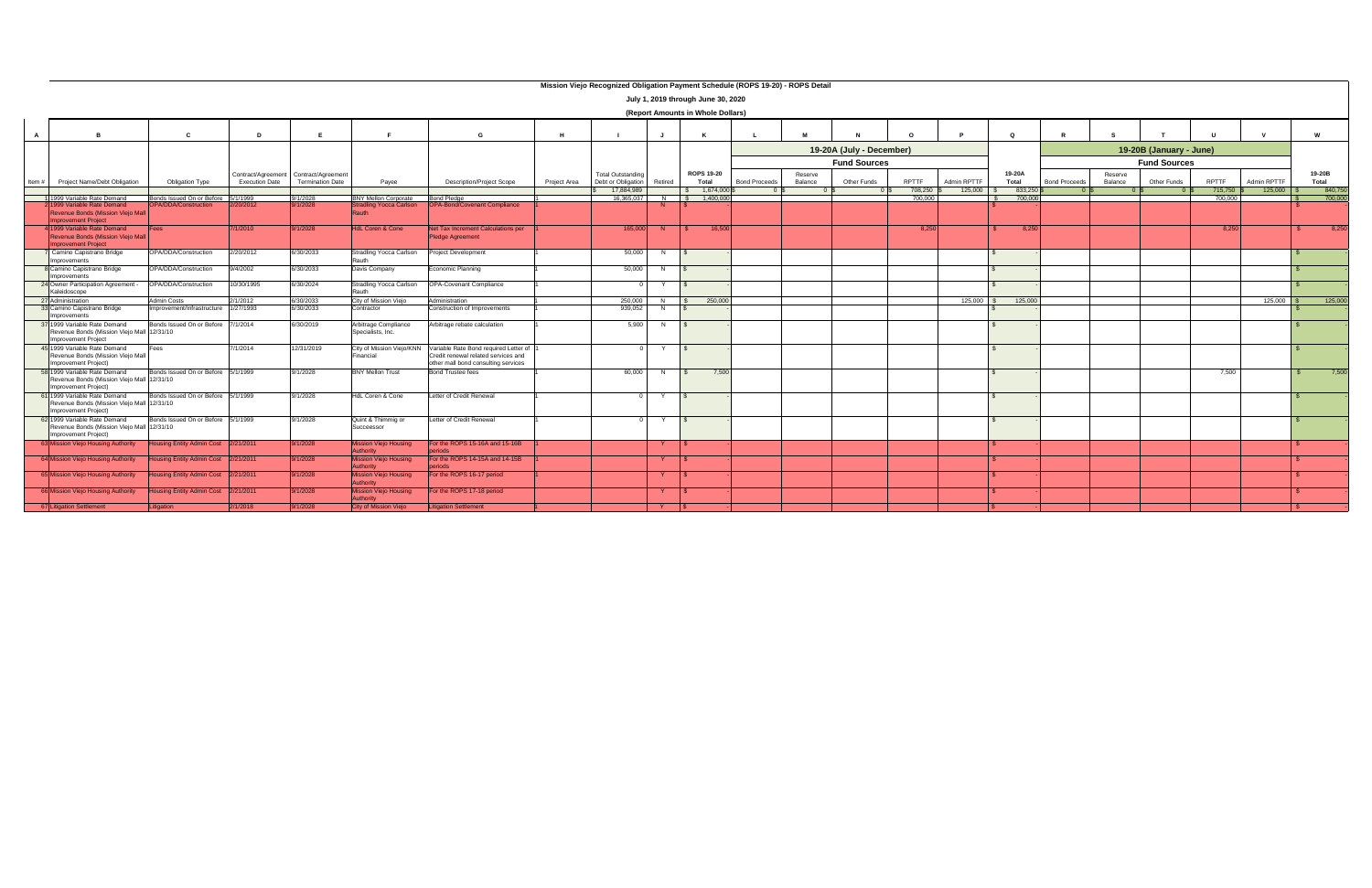## **Mission Viejo Recognized Obligation Payment Schedule (ROPS 19-20) - Report of Cash Balances July 1, 2016 through June 30, 2017** Pursuant to Health and Safety Code section 34177 (l), Redevelopment Property Tax Trust Fund (RPTTF) may be listed as a source of payment on the ROPS, but only to the extent no other **(Report Amounts in Whole Dollars)**

|   | funding source is available or when payment from property tax revenues is required by an enforceable obligation. For tips on how to complete the Report of Cash Balances Form, see Cash Balance |                                       |                                      |                                                                                     |                                    |                           |                 |
|---|-------------------------------------------------------------------------------------------------------------------------------------------------------------------------------------------------|---------------------------------------|--------------------------------------|-------------------------------------------------------------------------------------|------------------------------------|---------------------------|-----------------|
|   | <b>Tips Sheet.</b>                                                                                                                                                                              |                                       |                                      |                                                                                     |                                    |                           |                 |
| A | B                                                                                                                                                                                               | $\mathbf{C}$                          | D                                    | E.                                                                                  | F                                  | G                         | H               |
|   |                                                                                                                                                                                                 |                                       |                                      | <b>Fund Sources</b>                                                                 |                                    |                           |                 |
|   |                                                                                                                                                                                                 |                                       | <b>Bond Proceeds</b>                 | <b>Reserve Balance</b>                                                              | <b>Other Funds</b>                 | <b>RPTTF</b>              |                 |
|   | ROPS 16-17 Cash Balances<br>$(07/01/16 - 06/30/17)$                                                                                                                                             | Bonds issued on or<br>before 12/31/10 | Bonds issued on or<br>after 01/01/11 | Prior ROPS RPTTF<br>and Reserve<br><b>Balances retained</b><br>for future period(s) | Rent,<br>Grants,<br>Interest, etc. | Non-Admin<br>and<br>Admin | <b>Comments</b> |
|   |                                                                                                                                                                                                 |                                       |                                      |                                                                                     |                                    |                           |                 |
|   | Beginning Available Cash Balance (Actual 07/01/16)<br>RPTTF amount should exclude "A" period distribution amount                                                                                |                                       |                                      |                                                                                     |                                    |                           |                 |
|   | 2 Revenue/Income (Actual 06/30/17)<br>RPTTF amount should tie to the ROPS 16-17 total distribution from the<br><b>County Auditor-Controller</b>                                                 |                                       |                                      |                                                                                     |                                    | 2,336,420                 |                 |
|   | 3 Expenditures for ROPS 16-17 Enforceable Obligations<br>(Actual 06/30/17)                                                                                                                      |                                       |                                      |                                                                                     |                                    |                           |                 |
|   | 4 Retention of Available Cash Balance (Actual 06/30/17)<br>RPTTF amount retained should only include the amounts distributed as<br>reserve for future period(s)                                 |                                       |                                      |                                                                                     |                                    | 1,968,784<br>$\Omega$     |                 |
|   | 5 ROPS 16-17 RPTTF Prior Period Adjustment<br>RPTTF amount should tie to the Agency's ROPS 16-17 PPA form<br>submitted to the CAC                                                               |                                       | No entry required                    |                                                                                     |                                    | 367,636                   |                 |
| 6 | Ending Actual Available Cash Balance (06/30/17)<br>C to F = $(1 + 2 - 3 - 4)$ , G = $(1 + 2 - 3 - 4 - 5)$                                                                                       | $0$   \$                              | $0$   \$                             | 0 <sup>15</sup>                                                                     | $0$ $\sqrt{s}$                     | $\mathbf{0}$              |                 |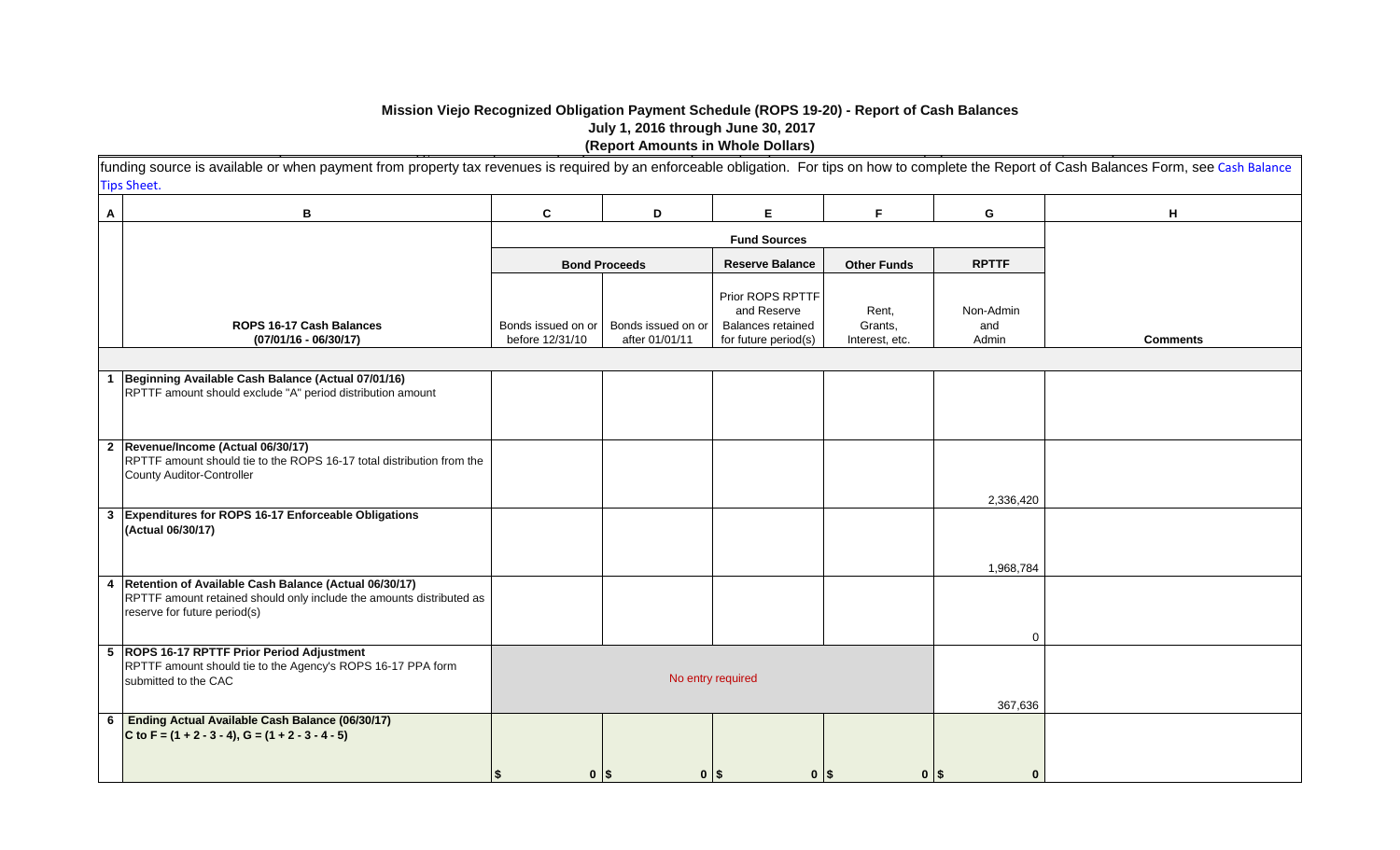|       | Mission Viejo Recognized Obligation Payment Schedule (ROPS 19-20) - Notes July 1, 2019 through June 30, 2020 |
|-------|--------------------------------------------------------------------------------------------------------------|
| Item# | <b>Notes/Comments</b>                                                                                        |
|       | None                                                                                                         |
|       |                                                                                                              |
|       |                                                                                                              |
|       |                                                                                                              |
|       |                                                                                                              |
|       |                                                                                                              |
|       |                                                                                                              |
|       |                                                                                                              |
|       |                                                                                                              |
|       |                                                                                                              |
|       |                                                                                                              |
|       |                                                                                                              |
|       |                                                                                                              |
|       |                                                                                                              |
|       |                                                                                                              |
|       |                                                                                                              |
|       |                                                                                                              |
|       |                                                                                                              |
|       |                                                                                                              |
|       |                                                                                                              |
|       |                                                                                                              |
|       |                                                                                                              |
|       |                                                                                                              |
|       |                                                                                                              |
|       |                                                                                                              |
|       |                                                                                                              |
|       |                                                                                                              |
|       |                                                                                                              |
|       |                                                                                                              |
|       |                                                                                                              |
|       |                                                                                                              |
|       |                                                                                                              |
|       |                                                                                                              |
|       |                                                                                                              |
|       |                                                                                                              |

| , 2020 |
|--------|
|        |
|        |
|        |
|        |
|        |
|        |
|        |
|        |
|        |
|        |
|        |
|        |
|        |
|        |
|        |
|        |
|        |
|        |
|        |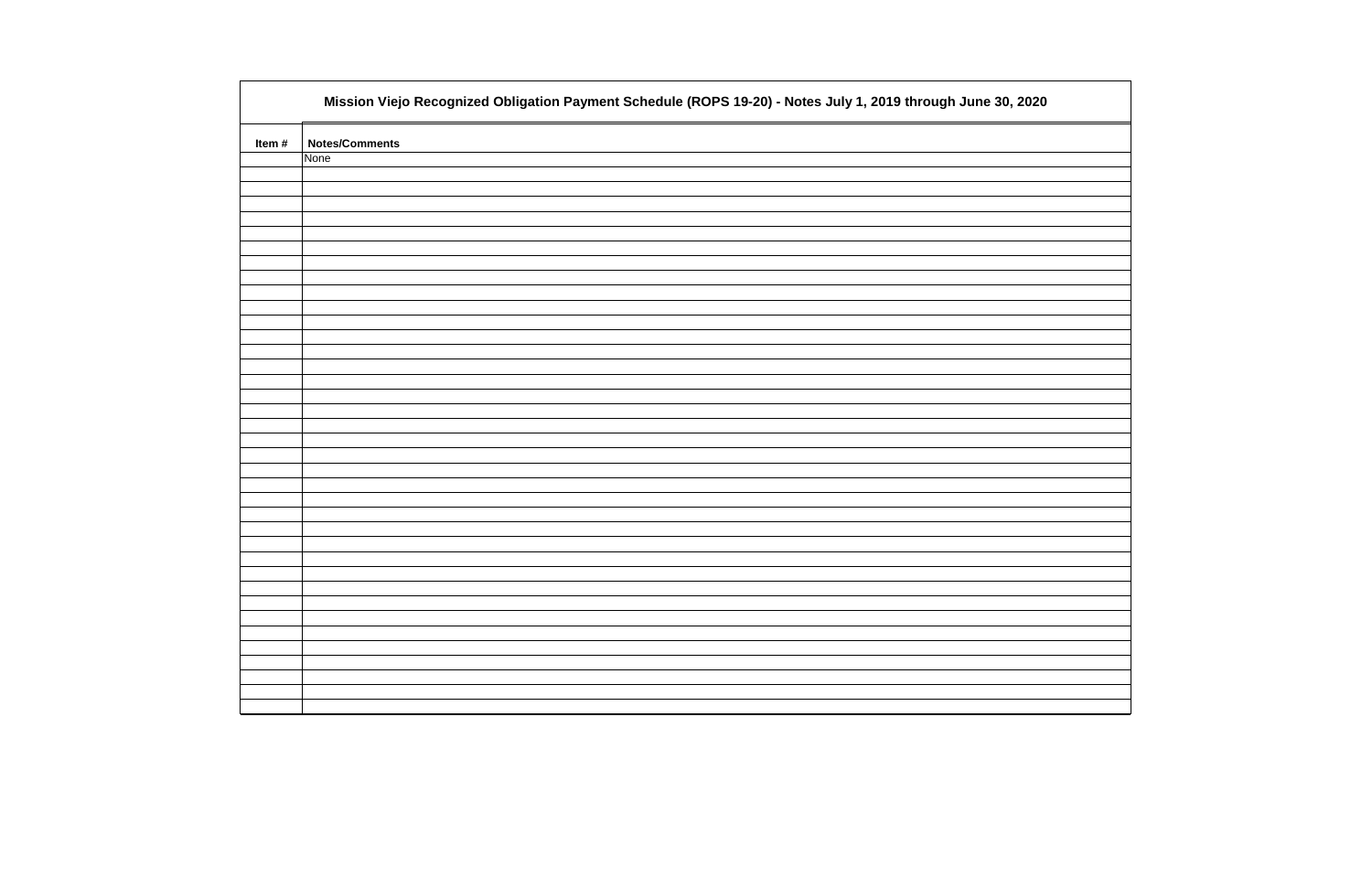#### **City of Mission Viejo FY 19/20 Administrative Allowance Budget**

|                                                                           |                                                    | <b>Fiscal Year</b> |               | <b>Successor</b>              |                      | % of Time        |  |
|---------------------------------------------------------------------------|----------------------------------------------------|--------------------|---------------|-------------------------------|----------------------|------------------|--|
|                                                                           |                                                    | 2019/2020          | <b>Hourly</b> | <b>Agency</b><br><b>Hours</b> | SΑ<br>Administration | Spent on         |  |
|                                                                           |                                                    | <b>Costs</b>       | Rate          |                               |                      | <b>SA Issues</b> |  |
| <b>Direct Personnel Costs</b>                                             | <b>Department</b>                                  |                    |               |                               |                      |                  |  |
| City Manager                                                              | <b>City Manager</b>                                | \$<br>324,864      | \$156.18      | 60                            | \$<br>9,371          | 2.88%            |  |
| Assistant City Manager/Director of Public Services                        | City Manager                                       | 282,812            | 135.97        | 24                            | 3,263                | 1.15%            |  |
| <b>Executive Administrator</b>                                            | City Manager                                       | 119,486            | 57.45         | 24                            | 1,379                | 1.15%            |  |
| <b>Senior Executive Assistant</b>                                         | City Manager                                       | 35,422             | 34.06         | 24                            | 817                  | 1.15%            |  |
| <b>City Council</b>                                                       | <b>City Council</b>                                | 114,435            | 55.02         | 5                             | 248                  | 0.22%            |  |
| <b>City Clerk</b>                                                         | <b>City Clerk</b>                                  | 243,857            | 117.24        | 4                             | 410                  | 0.17%            |  |
| Deputy City Clerk                                                         | <b>City Clerk</b>                                  | 125,769            | 60.47         | 1                             | 60                   | 0.05%            |  |
| Records Mangement Coordinator                                             | <b>City Clerk</b>                                  | 106,351            | 51.13         | 4                             | 205                  | 0.19%            |  |
| Director of Administrative Services                                       | <b>Administrative Services</b>                     | 250,633            | 120.50        | 550                           | 66,273               | 26.44%           |  |
| AS Manager-Treasury                                                       | <b>Administrative Services</b>                     | 146,592            | 70.48         | 150                           | 10,572               | 7.21%            |  |
| AS Manager-Accounting                                                     | <b>Administrative Services</b>                     | 141,625            | 68.09         | 61                            | 4,153                | 2.93%            |  |
| <b>Treasury Analyst</b>                                                   | <b>Administrative Services</b>                     | 94,453             | 45.41         | 337                           | 15,303               | 16.20%           |  |
| Junior Accountant                                                         | <b>Administrative Services</b>                     | 85,958             | 41.33         | 114                           | 4,690                | 5.46%            |  |
| Junior Accountant                                                         | <b>Administrative Services</b>                     | 86,144             | 41.42         | 28                            | 1,160                | 1.35%            |  |
| Payroll Technician                                                        | <b>Administrative Services</b>                     | 60,278             | 28.98         | 78                            | 2,260                | 3.75%            |  |
| AS Manager-Budget & Purchasing                                            | <b>Administrative Services</b>                     | 141,204            | 67.89         | 30                            | 2,037                | 1.44%            |  |
| <b>AS Analyst</b>                                                         | <b>Administrative Services</b>                     | 105,070            | 50.51         | 36                            | 1,819                | 1.73%            |  |
| <b>Accounting Information Specialist</b>                                  | <b>Administrative Services</b>                     | 112,187            | 67.42         | 10                            | 657                  | 0.47%            |  |
| Senior Department Assistant                                               | <b>Administrative Services</b>                     | 90,821             | 43.66         | 37                            | 1,594                | 1.75%            |  |
| <b>Information Technology Specialist</b>                                  | Information Technology                             | 152,187            | 73.17         | 62                            | 4,536                | 2.98%            |  |
| <b>Total Direct Personnel Costs</b>                                       |                                                    |                    |               |                               | 130,808              |                  |  |
|                                                                           |                                                    |                    |               |                               |                      |                  |  |
| <b>Other Direct Costs</b>                                                 |                                                    |                    |               |                               |                      |                  |  |
| Attorneys                                                                 |                                                    |                    |               |                               |                      |                  |  |
| Stradling Yocca Carlson & Rauth                                           | <b>SA Attorney</b>                                 |                    |               |                               | 15,000               |                  |  |
| Lozano Smith                                                              | <b>City Attorney</b>                               |                    |               |                               | 5,000                |                  |  |
| <b>Audit Fees</b>                                                         |                                                    |                    |               |                               | 2,000                |                  |  |
| Bank Fees/Delivery/Postage/Office Supplies/Meeting costs                  |                                                    |                    |               |                               | 1,000                |                  |  |
| <b>Total Other Direct Cost</b>                                            |                                                    |                    |               |                               | 23,000               |                  |  |
|                                                                           |                                                    |                    |               |                               |                      |                  |  |
| Indirect Costs (applied at 3% of total cost)                              |                                                    |                    |               |                               |                      |                  |  |
| General Liability Insurance                                               |                                                    | 713,698            |               |                               | 21,411               |                  |  |
| <b>Workers Compensation Insurance</b>                                     |                                                    | 177,573            |               |                               | 5,327                |                  |  |
| Property Insurance                                                        |                                                    | 264,513            |               |                               | 7,935                |                  |  |
| <b>Employee Fidelity Bonds</b>                                            |                                                    | 8,084              |               |                               | 243                  |                  |  |
| Property Tax Administration                                               |                                                    | 203,000            |               |                               | 6,090                |                  |  |
| Retiree Insurance Program (allocated at 5.6% of payroll)                  |                                                    |                    |               |                               |                      |                  |  |
| <b>City Hall Facility Maintenance</b>                                     |                                                    | 558,442            |               |                               | 16,753               |                  |  |
| City Council Admin (non payroll)                                          |                                                    | 36,808             |               |                               | 1,104                |                  |  |
| City Clerk Council Support (non payroll)                                  |                                                    | 2,450              |               |                               | 74                   |                  |  |
| City Clerk Records Mgmt (non payroll)                                     |                                                    | 6,175              |               |                               | 185                  |                  |  |
| Admin Service Admin (non payroll)                                         |                                                    | 13,807             |               |                               | 414                  |                  |  |
| Acctg/Payroll (non payroll/excludes audit)                                |                                                    | 40,907             |               |                               | 1,227                |                  |  |
| Treasury (non payroll)                                                    |                                                    | 84,540             |               |                               | 2,536                |                  |  |
| Human Resources (non payroll)                                             |                                                    | 127,280            |               |                               | 3,818                |                  |  |
| <b>Community Development Admin</b>                                        |                                                    | 231,994            |               |                               | 6,960                |                  |  |
| <b>Community Development-Current Planning</b>                             |                                                    | 445,889            |               |                               | 13,377               |                  |  |
| Taping/broadcasting SA meetings                                           |                                                    | 27,120             |               |                               | 814                  |                  |  |
| Maintenance of Document Management System                                 |                                                    | 24,000             |               |                               | 720                  |                  |  |
| Maintenance of Granicus System (on line streaming of meetings)            |                                                    | 18,700             |               |                               | 561                  |                  |  |
| Maintenance of Ektron (website content mgmt)                              |                                                    | 10,000             |               |                               | 300                  |                  |  |
| Maintenance of Accounting System                                          |                                                    | 72,000             |               |                               | 2,160                |                  |  |
| Maintenance of Misc Systems (Microsoft, Cylance, Trustwave, Maas 360, App |                                                    | 237,500            |               |                               | 7,125                |                  |  |
| General Office Supplies and maintenance supplies                          |                                                    | 27,735             |               |                               | 832                  |                  |  |
| Finance Copier/Equipment Maintenance                                      |                                                    | 40,750             |               |                               | 1,223                |                  |  |
| <b>Total Indirect Cost</b>                                                |                                                    |                    |               |                               | 101,189              |                  |  |
|                                                                           |                                                    |                    |               |                               |                      |                  |  |
|                                                                           | <b>Total Successor Agency Admin Allowance Cost</b> |                    |               |                               | 254,997              |                  |  |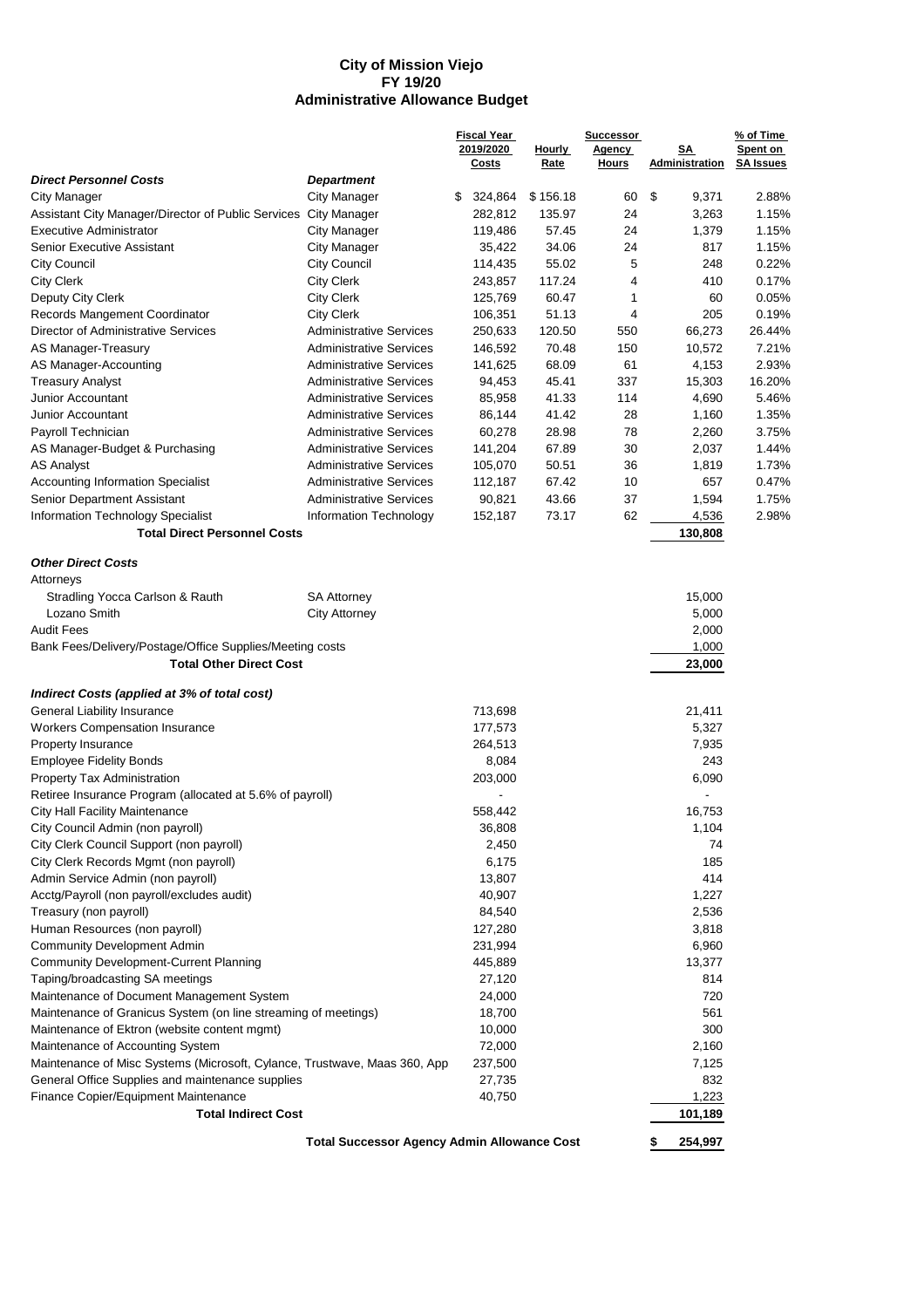## **SUCCESSOR AGENCY RESOLUTION 19-01**

A RESOLUTION OF THE SUCCESSOR AGENCY TO THE COMMUNITY DEVELOPMENT AGENCY OF THE CITY OF **MISSION VIEJO APPROVING** THE. **RECOGNIZED OBLIGATION PAYMENT SCHEDULE 19-20 A-B FOR THE** ANNUAL FISCAL PERIOD OF JULY 1, 2019 TO JUNE 30, 2020, SUBJECT TO SUBMITTAL TO, AND REVIEW BY THE ORANGE COUNTYWIDE OVERSIGHT BOARD AND THE DEPARTMENT OF FINANCE UNDER THE DIVISION 24. PART 1.85 OF THE CALIFORNIA HEALTH AND SAFETY **AUTHORIZING** THE POSTING **AND** CODE. **AND TRANSMITTAL THEREOF** 

**WHEREAS, the former Community Development Agency of the City of Mission Viejo** ("former Agency") was established as a community redevelopment agency that was organized and existing under the California Community Redevelopment Law. Health and Safety Code Section 33000, et seq., and previously authorized to transact business and exercise powers of a redevelopment agency by action of the City Council of the City of Mission Viejo ("City"); and

WHEREAS, Assembly Bill x1 26 added Parts 1.8 and 1.85 to Division 24 of the California Health and Safety Code, which caused the dissolution of all redevelopment agencies and wind down of the affairs of former agencies, including as such laws were amended by Assembly Bill 1484 and by other subsequent legislation, and most recently by Senate Bill 107 (together, as amended, the "Dissolution Law"); and

**WHEREAS**, as of February 1, 2012 the former Agency was dissolved under the Dissolution Law, and, as a separate public entity, corporate and politic, the Successor Agency to the Community Development Agency of the City of Mission Viejo ("Successor Agency") administers the enforceable obligations of the former Agency and otherwise unwinds the former Agency's affairs, all subject to the review and approval by a seven-member oversight board ("Oversight Board"); and

WHEREAS, prior to July 1, 2018 under Dissolution Law, in particular Sections 34179 and 34180, all Mission Viejo Successor Agency actions were subject to the review and approval by a local seven-member oversight board, which oversaw and administered the Mission Viejo Successor Agency activities during the period from dissolution until June 30,  $2018$ ; and

WHEREAS, as of, on and after July 1, 2018 under Dissolution Law, in particular Sections 34179(i), in every California county there shall be only one oversight board that is staffed by the county auditor-controller, with certain exceptions that do not apply here; and

**WHEREAS, every oversight board, both the prior local oversight board and this newly** established Orange Countywide Oversight Board, has fiduciary responsibilities to the holders of enforceable obligations and to the taxing entities that benefit from distributions of property tax and other revenues under Dissolution Law, in particular Sections 34188; and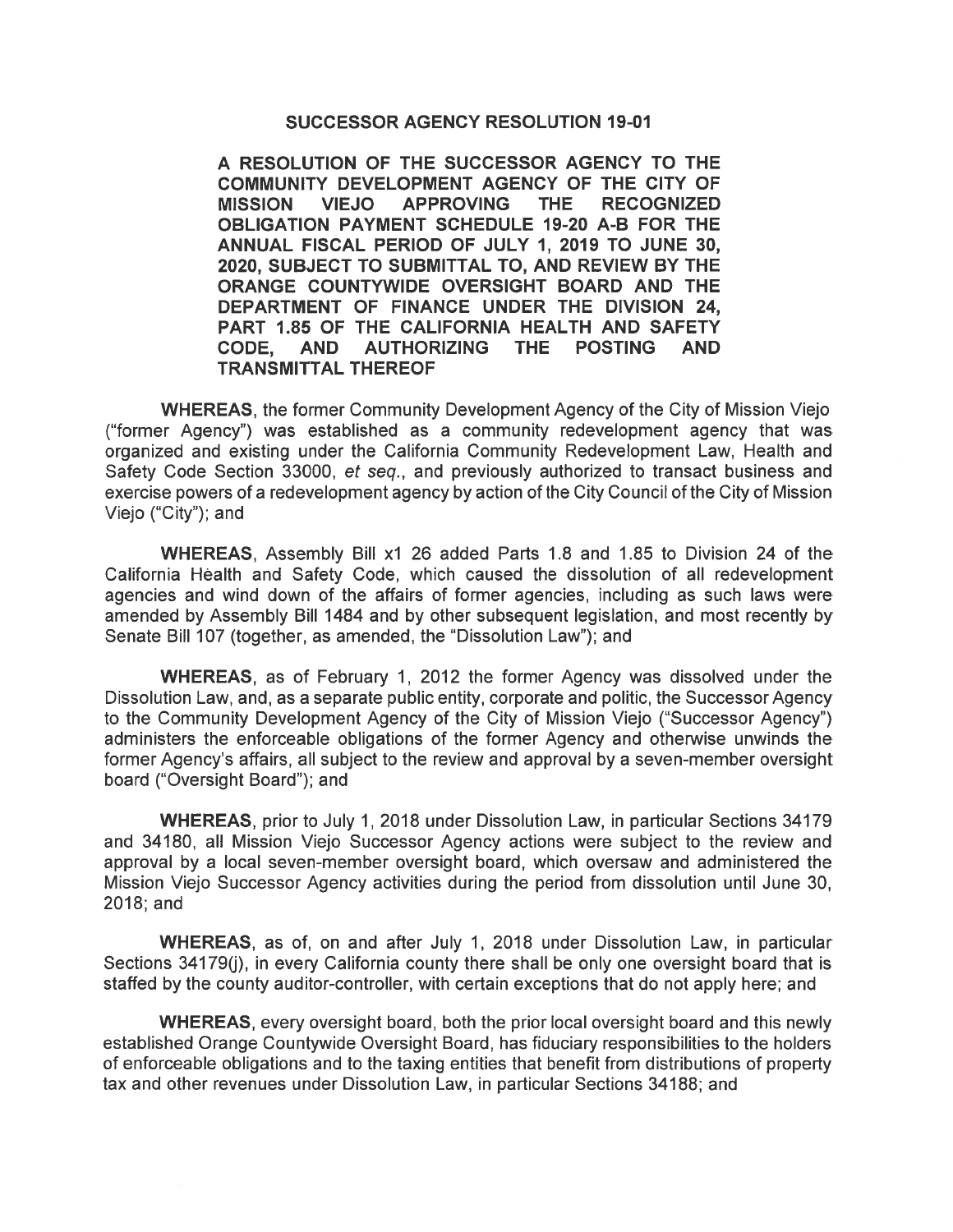WHEREAS, Sections 34177(m), 34177(o) and 34179 provide that each Recognized Obligation Payment Schedule ("ROPS") is submitted to, reviewed and approved by the Successor Agency and then reviewed and approved by the Oversight Board before final review and approval by the State of California, Department of Finance ("DOF"); and

**WHEREAS.** Section 34177(o) of the Dissolution Law requires that the annual ROPS for the 19-20 A-B fiscal period of July 1, 2019 to June 30, 2020 ("ROPS 19-20 A-B") shall be submitted to the DOF by the Successor Agency, after approval by the Oversight Board, no later than February 1, 2019; and to submit a copy of the ROPS 19-20 A-B to the County Administrative Officer ("CAO"), the County Auditor-Controller ("CAC"), the State Controller's Office ("SCO") and the DOF at the same time that the Successor Agency submits such ROPS to the Oversight Board for review; and

**WHEREAS, the Successor Agency has reviewed the draft ROPS 19-20 A-B, including** the FY 19-20 administrative budget, and desires to approve the ROPS 19-20 A-B and to authorize the Successor Agency staff to transmit the ROPS to the Oversight Board; and

**WHEREAS, the Successor Agency staff is directed to post ROPS 19-20 A-B on the** Successor Agency website (www.cityofmissionviejo.org).

NOW, THEREFORE, THE SUCCESSOR AGENCY TO THE COMMUNITY DEVELOPMENT AGENCY OF THE CITY OF MISSION VIEJO DOES HEREBY RESOLVE **AS FOLLOWS:** 

**SECTION 1.** The foregoing recitals are hereby incorporated into this Resolution by this reference, and constitute a material part of this Resolution.

**SECTION 2.** The Successor Agency hereby approves the ROPS 19-20 A-B submitted herewith as Attachment 1, which schedule is incorporated herein by this reference, under the requirements of the Dissolution Law; provided however, ROPS 19-20 A-B is approved subject to transmittal of ROPS 19-20 A-B to the Oversight Board for review and approval and a copy of the ROPS is sent concurrently to the CAO, CAC, SCO, and DOF. Further, the Director of Administrative Services or her designee(s), in consultation with legal counsel, is hereby authorized to request and complete meet and confer session(s), if any, with the DOF and authorized to make augmentations, modifications, additions or revisions as may be necessary or directed by DOF, and changes, if any, will be reported back to the Successor Agency.

SECTION 3. After approval by the Oversight Board, the Successor Agency authorizes transmittal of the approved ROPS 18-19 A-B again to the CAC, SCO and DOF.

**SECTION 4.** The Director of Administrative Services of the Successor Agency, or her authorized designee(s), is directed to post this Resolution, including the ROPS 19-20 A-B, on the Successor Agency website (www.cityofmissionviejo.org) under the Dissolution Law.

**SECTION 5.** The Secretary of the Successor Agency shall certify to the adoption of this Resolution.

APPROVED AND ADOPTED this 8th day of January 2019.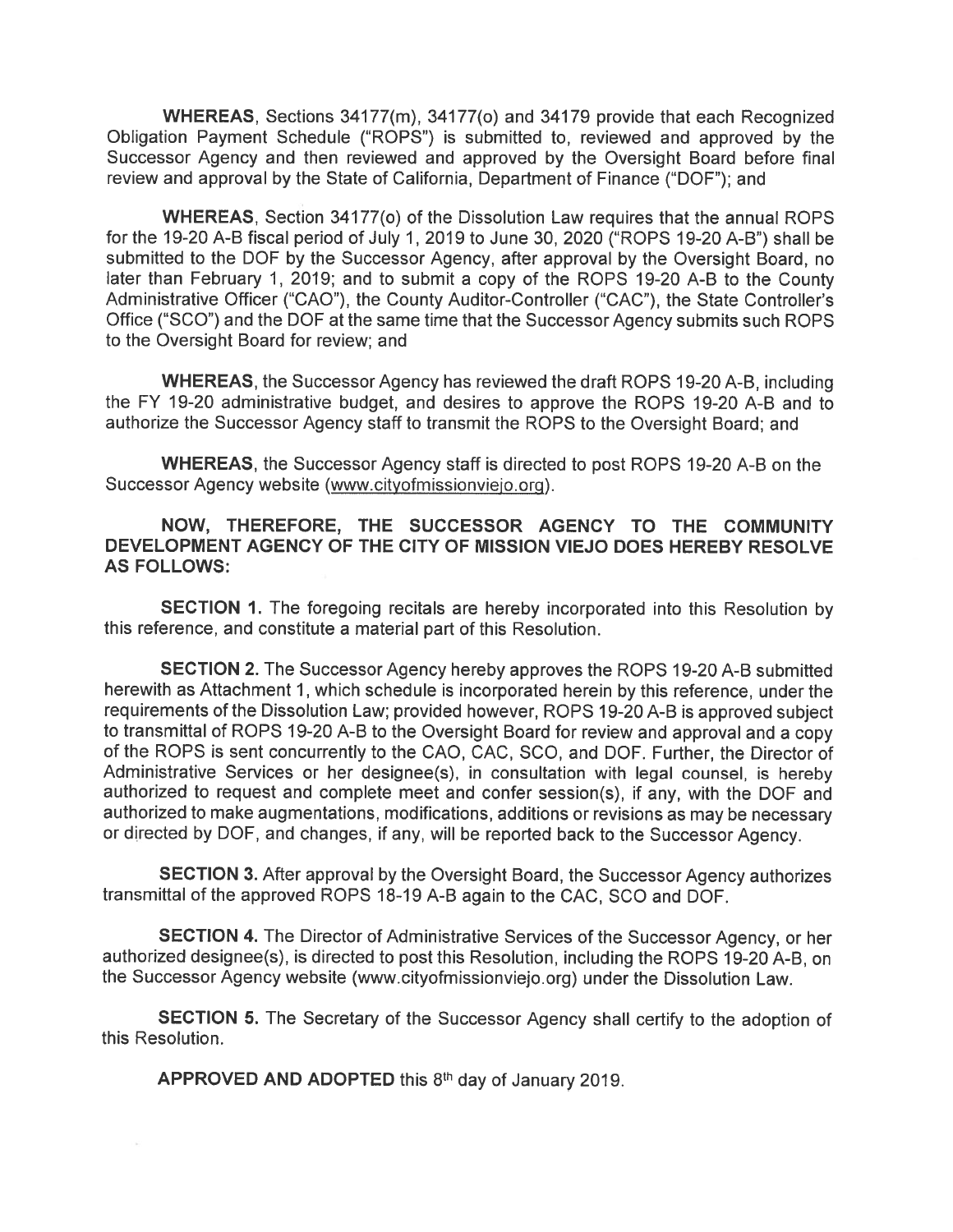Greg Raths, Chair **Successor Agency to the Community** Development Agency of the City of Mission Viejo

STATE OF CALIFORNIA  $\lambda$ **COUNTY OF ORANGE**  $)$  SS. CITY OF MISSION VIEJO  $\rightarrow$ 

I, Karen Hamman, Secretary of the Successor Agency to the Community Development Agency of the City of Mission Viejo, hereby certify that the foregoing resolution was duly adopted by the Successor Agency at a regular meeting held on the 8th day of January 2019, and that it was so adopted by the following vote:

AYES: Bucknum, Goodell, Kelley, Raths, and Sachs NOES: **None ABSENT: None** 

 $10m$ 

Karen Hamman, Secretary Successor Agency to the Community Development Agency of the City of Mission Viejo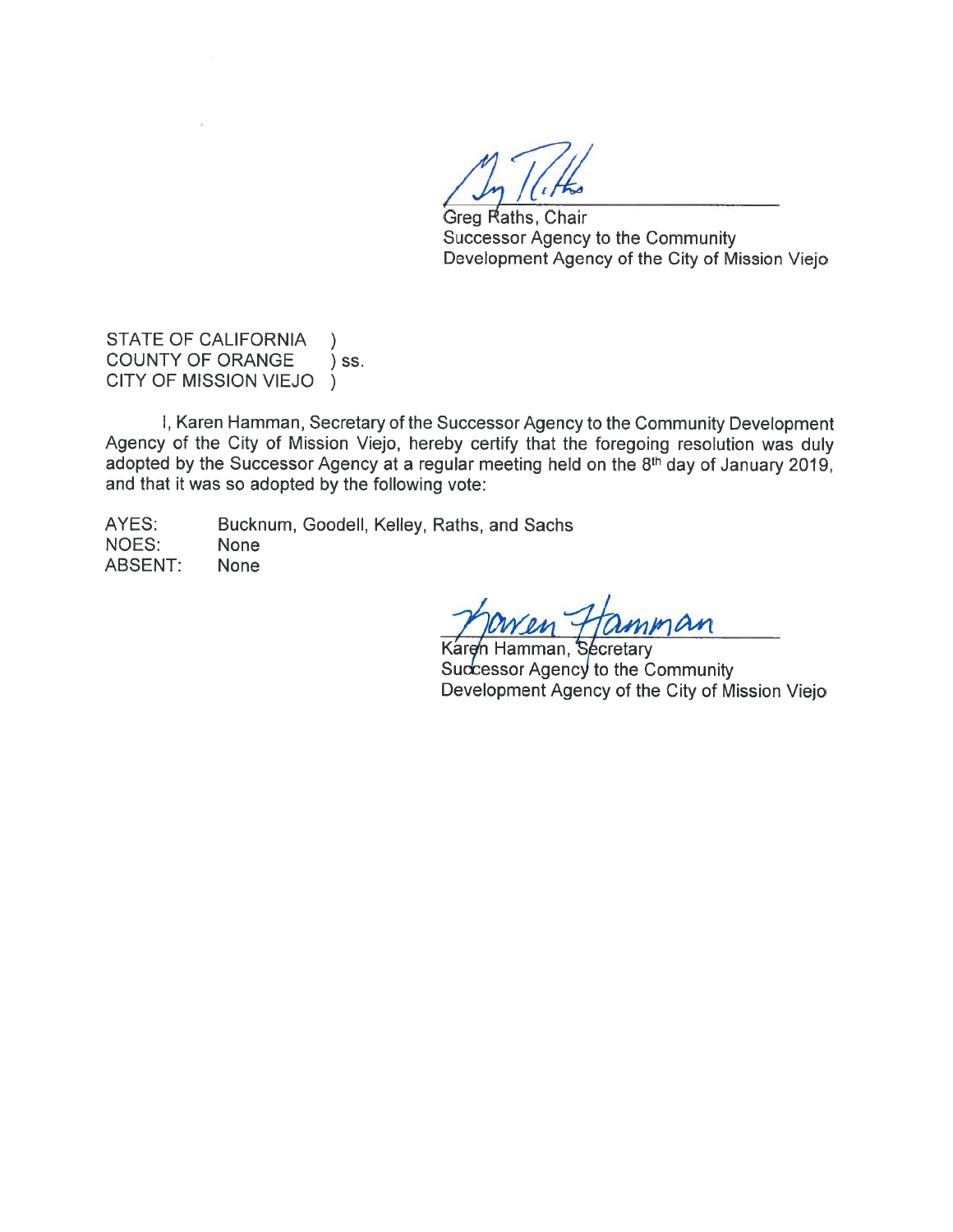Recognized Obligation Payment Schedule (ROPS 19-20) - Summary<br>Filed for the July 1, 2019 through June 30, 2020 Period

Mission Viejo Orange Successor Agency: County:

1,674,000 1,424,000 250,000 ROPS 19-20 Total  $\bullet$ 840,750 \$ ÿ ï l,  $\mathbf{I}$ 715,750 125,000 (January - June) 19-20B Total  $\bullet$ 833,250 \$ 708,250 125,000  $\overline{1}$ (July - December) 19-20A Total  $\left| \cdot \right|$  $\blacklozenge$ Current Period Requested Funding for Enforceable Obligations (ROPS Detail) Redevelopment Property Tax Trust Fund (RPTTF) (F+G): Enforceable Obligations Funded as Follows (B+C+D): Administrative RPTTF Reserve Balance **Bond Proceeds** Other Funds RPTTF  $\triangleleft$  $\hfill \Box$  $\omega$  $\mathbf{u}_i$  $\circ$  $\omega$  $\circ$ 

1,674,000

840,750 \$

**VI** 

833,250

 $\cdot$ 

Current Period Enforceable Obligations (A+E):

 $\pm$ 

Certification of Oversight Board Chairman:<br>Pursuant to Section 34177 (o) of the Health and Safety code, I<br>hereby certify that the above is a true and accurate Recognized<br>Obligation Payment Schedule for the above named succ agency.

Date Title Signature Name  $151$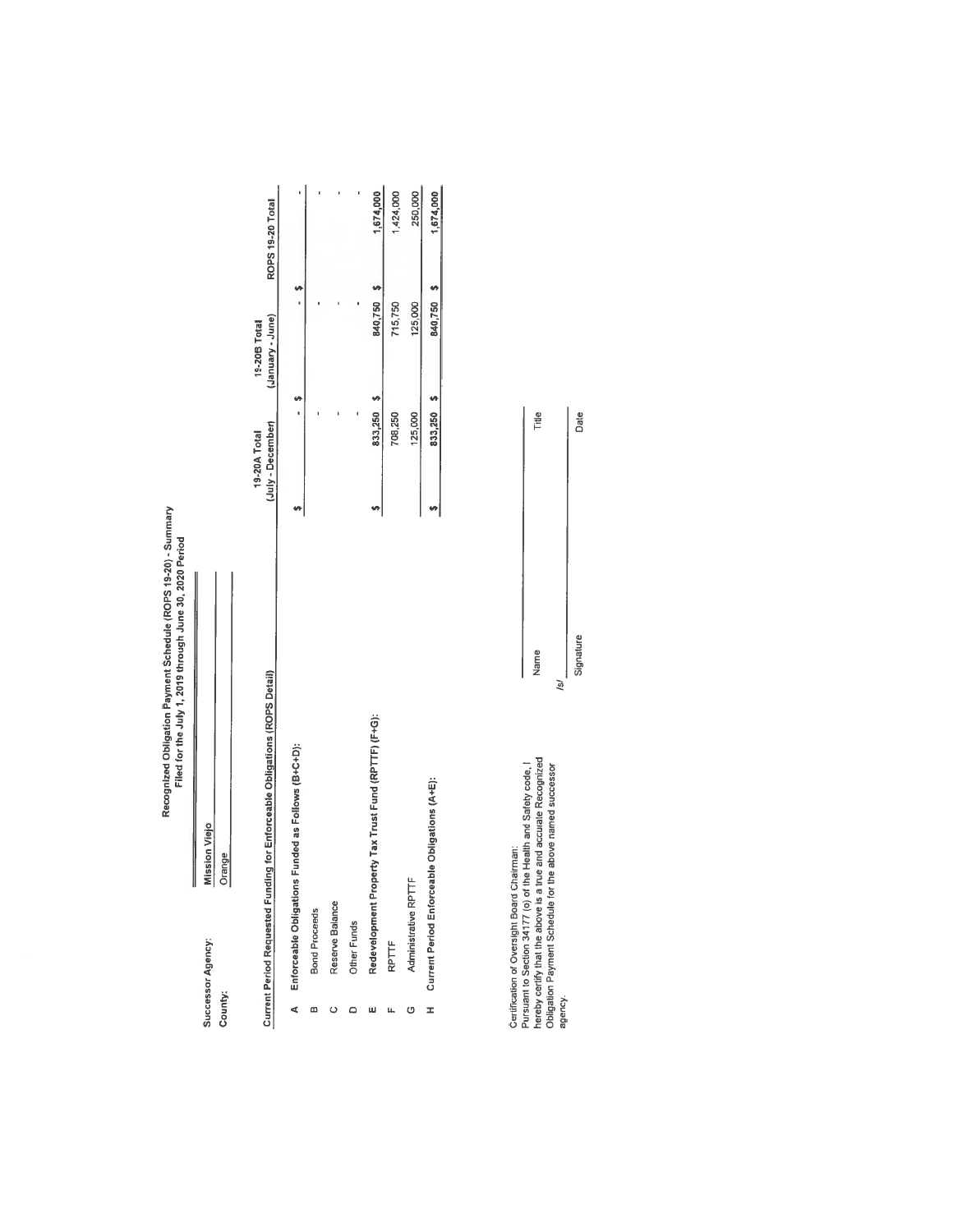|         |                                                                                                                             |                                      |                                      |                                         |                                                                                                                                                                      |                                                                                                                   |                     |                   |             | July 1, 2019 through June 30, 2020 |                      |         |                          |           |             |                 |                      |         |                         |                |                    |                 |
|---------|-----------------------------------------------------------------------------------------------------------------------------|--------------------------------------|--------------------------------------|-----------------------------------------|----------------------------------------------------------------------------------------------------------------------------------------------------------------------|-------------------------------------------------------------------------------------------------------------------|---------------------|-------------------|-------------|------------------------------------|----------------------|---------|--------------------------|-----------|-------------|-----------------|----------------------|---------|-------------------------|----------------|--------------------|-----------------|
|         |                                                                                                                             |                                      |                                      |                                         |                                                                                                                                                                      |                                                                                                                   |                     |                   |             | Report Amounts in Whole Dollars    |                      |         |                          |           |             |                 |                      |         |                         |                |                    |                 |
| ¢       | W                                                                                                                           | ü                                    | ۰                                    | ŵ                                       | u                                                                                                                                                                    | ö                                                                                                                 | x                   |                   | P,          | ×                                  | د                    | z       | ×                        | o         | a.          | o               | z                    | 'n      | ۰                       | $\overline{a}$ | ٠                  | 3               |
|         |                                                                                                                             |                                      |                                      |                                         |                                                                                                                                                                      |                                                                                                                   |                     |                   |             |                                    |                      |         | 19-20A (July - December) |           |             |                 |                      |         | (ens) - Yisning, B02-81 |                |                    |                 |
|         |                                                                                                                             |                                      |                                      |                                         |                                                                                                                                                                      |                                                                                                                   |                     |                   |             |                                    |                      |         | Fund Sources             |           |             |                 |                      |         | Fund Sources            |                |                    |                 |
| timit # | Project Hame/Debt Obligation                                                                                                | <b>Chigaton Type</b>                 | Contract/Agreement<br>Execution Date | Coronact/Agreement<br>Tenthrestian Date | Payer                                                                                                                                                                | DescriptionPlayed Scape                                                                                           | <b>Project Ares</b> | Total Outstanding | Refired     | ROPS 13-20<br>Total                | <b>Borg Proceeds</b> | Reserve | <b>Citiver Furnits</b>   | RPTTF     |             | 19-25A<br>Total | <b>Bord Proceeds</b> | Reserve | <b>Other Funds</b>      | RPTTP          | <b>Actms RPTTF</b> | 19-200<br>Total |
|         |                                                                                                                             |                                      |                                      | <b>BEGENI</b>                           |                                                                                                                                                                      |                                                                                                                   |                     | 17, 884 SES       |             | 1.674.000                          |                      | 0       |                          | 200 250   | SOURE UNION | 633 250         |                      | e       |                         | 715,750        | 125,000            | 640.750         |
|         | Tues vanasa Rais Demand<br>PERS Venade Rais Demand                                                                          | Pondh traued On or Before            | <b>STITES</b>                        | <b>SEPTEMBER</b>                        |                                                                                                                                                                      | <b>Bond Piedge</b><br><b>CG-A-Bond/Caveward Completion</b>                                                        |                     | 16,365,037        | ziz         | 1,400.000                          |                      |         |                          | 180.00    |             |                 |                      |         |                         | 700 000        |                    | No 000          |
|         | Honorum Bonus (Museum Meja Mak<br>Imponentent Praeser<br>1950 Vienstalk Rada Darnard                                        |                                      |                                      |                                         | Ster Melan Corporate<br>Orading Yours Cadwin<br>Readin                                                                                                               |                                                                                                                   |                     |                   |             |                                    |                      |         |                          |           |             |                 |                      |         |                         |                |                    |                 |
|         | M<br>Forecast Sidnis (Motion Map)                                                                                           | F                                    | proster                              | 不可に                                     | HE. Caren & Core                                                                                                                                                     | Net Tax Incornere Calculation per                                                                                 |                     | 160,000           | z           | <b>N1500</b><br>ü                  |                      |         |                          | <b>RE</b> |             | <b>BL290</b>    |                      |         |                         | 8.750          |                    | 0.250           |
|         | Camino Capitiziano Bridge<br><b>Improvements</b>                                                                            | GPA/COA/Construction                 | 2/20/2012                            | EL82020                                 | Straighing Yours Cartson<br>Reuth                                                                                                                                    | Project Development                                                                                               |                     | 30.000            | z           | n                                  |                      |         |                          |           |             |                 |                      |         |                         |                |                    |                 |
|         | Camino Capitrano Bridge<br><b>Internet of the</b>                                                                           | SPACIOAC dramadum                    | <b>TOOCYNE</b>                       | LC02000                                 | <b>Davis Company</b>                                                                                                                                                 | conomic Planning                                                                                                  |                     | 50.000            | z           |                                    |                      |         |                          |           |             |                 |                      |         |                         |                |                    |                 |
|         | 24 Oene Partcastion Agreement -<br>Kalendoszope                                                                             | OPA/EDA/Centrusten                   | HA LAKA 0                            | <b>N202024</b>                          | Stratting Yopca Cartton<br>Rauth                                                                                                                                     | OPA-Covenant Completer                                                                                            |                     | a                 | s.          |                                    |                      |         |                          |           |             |                 |                      |         |                         |                |                    |                 |
|         | Administration                                                                                                              | <b>Agmo</b> Casts                    | 2102012                              | E1070078                                | City of Mission Yago                                                                                                                                                 | Agments aton                                                                                                      |                     |                   |             | 250,008                            |                      |         |                          |           | 127,000     | 125,000         |                      |         |                         |                | 125,000            | 125,000         |
|         | Camro Caprinavo Broge<br><b>Ипровернется</b>                                                                                | <b>International Manufactures</b>    | 1/27/1993                            | 5/30/2023                               | <b>Janti Britan</b>                                                                                                                                                  | ambudien at Imprevements                                                                                          |                     | 210 000           | $z \vert z$ |                                    |                      |         |                          |           |             |                 |                      |         |                         |                |                    |                 |
|         | Revenue Borgs (Meason Viejo Mail 13731710)<br>1959 Vanable Rate Demand<br>Improvement Project                               | dones buyued Ciri or Behore          | 1/1/2014                             | <b>MAXSH</b>                            | Arbitrage Completions<br><b>Specialists</b> like                                                                                                                     | Artistrage retails calculation                                                                                    |                     | 5 900             | z           |                                    |                      |         |                          |           |             |                 |                      |         |                         |                |                    |                 |
| ¥       | Revenue Bonds (Mission Very Mail<br>1999 Vanatée Rafe Demand<br>Improvement Project)                                        | aos                                  | PIG2UL                               | 01021232                                | City of Mitsubin Viejo/NZ#4<br>manual                                                                                                                                | Venable Rate Bond required Letter of<br>Cledil ranceal resiled services and<br>dher mail bond consulting services |                     | a                 |             |                                    |                      |         |                          |           |             |                 |                      |         |                         |                |                    |                 |
| ÿ       | Revenue Banda (Mission View Mail 19731/10)<br>1929 Vanable Rate Demand<br>Improvement Project)                              | Bonds twierd On is Before            | <b>RALISS</b>                        | BCDC/I/R                                | Star Mallon Trust                                                                                                                                                    | lond Trustee lees                                                                                                 |                     | 60,000            | z           | ß                                  |                      |         |                          |           |             |                 |                      |         |                         | ķ              |                    | ķ               |
|         | 1999 Vanasle Rate Denunç III. Bonda baued On or Batien.<br>Revenue Bonda (Mission View Mail 12/11/10)<br>Improvement Phased |                                      | SOFTENS                              | <b>ACCOM</b>                            | Hall, Conen & Cone                                                                                                                                                   | etter of Creak Renewal                                                                                            |                     | o                 |             |                                    |                      |         |                          |           |             |                 |                      |         |                         |                |                    |                 |
| 3       | Revenue Bende (Masson Vieja Mal), (1201/10)<br>Revenue Bende (Masson Vieja Mal), (1201/10)<br>Improvement Project)          |                                      | 5/10/12/9                            | <b>BOOS</b>                             | Quint & Theming of<br>Succession                                                                                                                                     | where of Credit Remewal                                                                                           |                     | o                 |             |                                    |                      |         |                          |           |             |                 |                      |         |                         |                |                    |                 |
|         | <b>Juniory Benniel (slay) searage</b>                                                                                       | <b>House's Entity Admin Crew!</b>    | <b>LIBOLDE</b>                       | <b>Read</b>                             | <b>Bismin Vego Housey</b>                                                                                                                                            | THE TILE WAY ARE FOR A WAY OF A WAY<br>● 2000年                                                                    |                     |                   |             |                                    |                      |         |                          |           |             |                 |                      |         |                         |                |                    |                 |
|         | Awount Demoty etails increased to 9                                                                                         | following Every Admin Coat 1221/2011 |                                      | <b>ATLANT</b>                           | $\begin{tabular}{ c c } \hline & $1000$ \\ \hline & $10000$ \\ \hline & $10000$ \\ \hline & $10000$ \\ \hline & $10000$ \\ \hline & $10000$ \\ \hline \end{tabular}$ | OF MY RODS 14 15A and 14 100<br>Models                                                                            |                     |                   |             |                                    |                      |         |                          |           |             |                 |                      |         |                         |                |                    |                 |
|         | <b>Booth grunner over management</b>                                                                                        | leasing Erely Americas               | <b>Tanzari</b>                       | <b>BOSTANIA</b>                         | Acchients                                                                                                                                                            | www.kom 16.17 percent                                                                                             |                     |                   |             |                                    |                      |         |                          |           |             |                 |                      |         |                         |                |                    |                 |
|         | <b>Committee Community and Convenient Committee</b>                                                                         | <b>New Yorky Admin Cent</b>          | <b>BONDAY</b>                        | <b>Shop</b>                             | <b>Brancos Alder License</b><br>Automy                                                                                                                               | Far the ROPE 17-14 pennel                                                                                         |                     |                   |             |                                    |                      |         |                          |           |             |                 |                      |         |                         |                |                    |                 |
|         | <b>C.</b> Kingston Grobersere                                                                                               |                                      | <b>SHISCHS</b>                       | <b>Bridges</b>                          | City of Meanter Yapt                                                                                                                                                 | <b><i><b>Rigarian Geral</b></i></b>                                                                               |                     |                   |             |                                    |                      |         |                          |           |             |                 |                      |         |                         |                |                    |                 |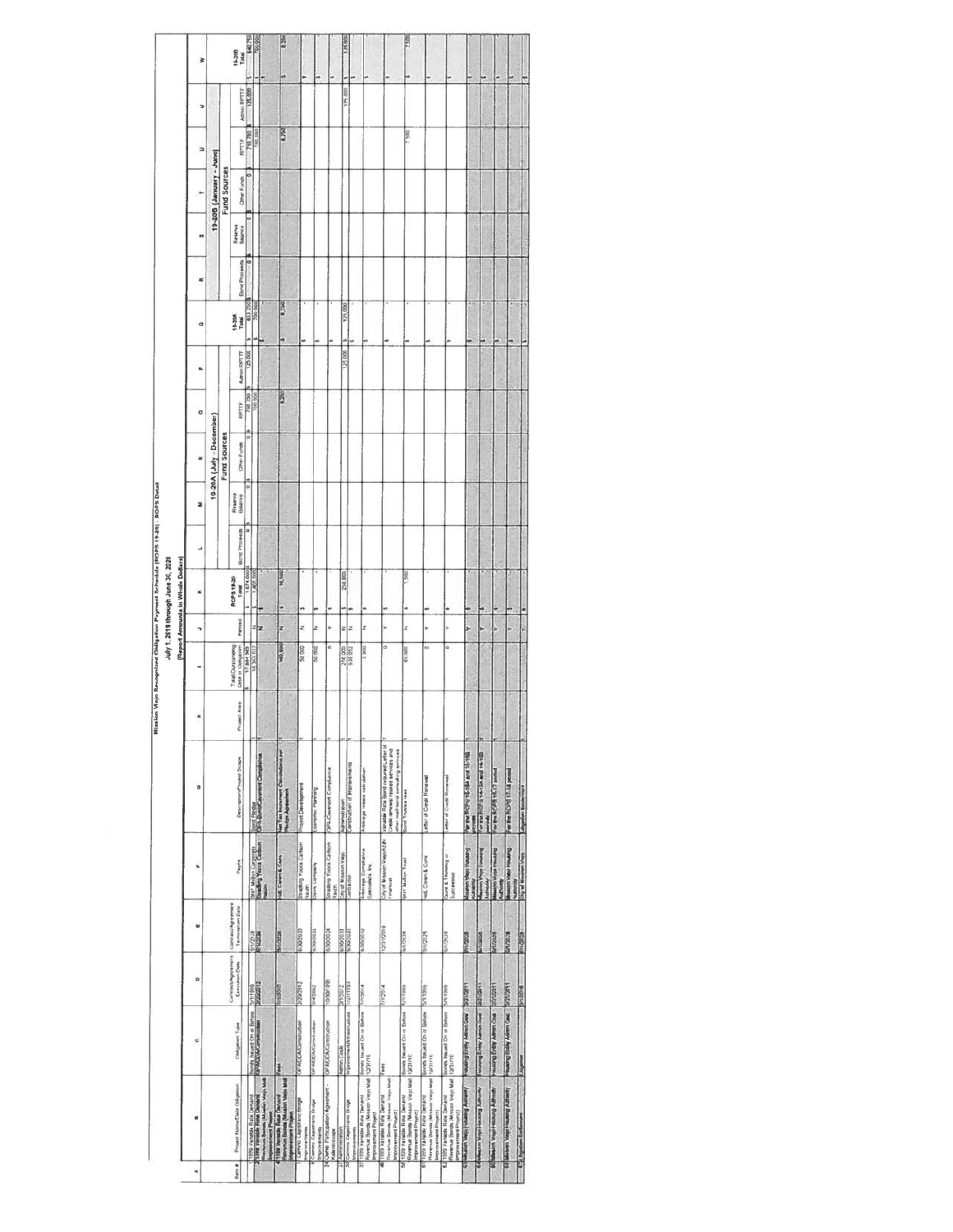|               |                                                                                                                                                               |                                       | (Report Amounts in Whole Dollars)    |                                                                              |                                    |                           |                                                                                                                                   |
|---------------|---------------------------------------------------------------------------------------------------------------------------------------------------------------|---------------------------------------|--------------------------------------|------------------------------------------------------------------------------|------------------------------------|---------------------------|-----------------------------------------------------------------------------------------------------------------------------------|
|               | funding source is available or when payment from property tax<br>Tips Sheet.                                                                                  |                                       |                                      |                                                                              |                                    |                           | revenues is required by an enforceable obligation. For tips on how to complete the Report of Cash Balances Form, see Cash Balance |
| ⋖             | $\boldsymbol{\omega}$                                                                                                                                         | o                                     | Δ                                    | ш                                                                            | щ                                  | O                         | I                                                                                                                                 |
|               |                                                                                                                                                               |                                       |                                      | Fund Sources                                                                 |                                    |                           |                                                                                                                                   |
|               |                                                                                                                                                               | <b>Bond Proceeds</b>                  |                                      | Reserve Balance                                                              | Other Funds                        | RPTTF                     |                                                                                                                                   |
|               | ROPS 16-17 Cash Balances<br>(07/01/16 - 06/30/17)                                                                                                             | Bonds issued on or<br>before 12/31/10 | Bonds issued on or<br>after D1/01/11 | Prior ROPS RPTTF<br>for future period(s)<br>Balances retained<br>and Reserve | Interest, etc.<br>Grants,<br>Rent, | Non-Admin<br>Admin<br>and | Comments                                                                                                                          |
|               |                                                                                                                                                               |                                       |                                      |                                                                              |                                    |                           |                                                                                                                                   |
|               | RPTTF amount should exclude "A" period distribution amount<br>1 Beginning Available Cash Balance (Actual 07/01/16)                                            |                                       |                                      |                                                                              |                                    |                           |                                                                                                                                   |
| $\frac{1}{2}$ | RPTTF amount should tie to the ROPS 16-17 total distribution from the<br>Revenue/Income (Actual 06/30/17)<br>County Auditor-Controller                        |                                       |                                      |                                                                              |                                    | 2,336,420                 |                                                                                                                                   |
|               | 3 Expenditures for ROPS 16-17 Enforceable Obligations<br>(Actual 06/30/17)                                                                                    |                                       |                                      |                                                                              |                                    | 1,968,784                 |                                                                                                                                   |
| ÷             | RPTTF amount retained should only include the amounts distributed as<br>Retention of Available Cash Balance (Actual 06/30/17)<br>reserve for future period(s) |                                       |                                      |                                                                              |                                    | $\circ$                   |                                                                                                                                   |
| ຶ             | RPTTF amount should tie to the Agency's ROPS 16-17 PPA form<br>ROPS 16-17 RPTTF Prior Period Adjustment<br>submitted to the CAC                               |                                       | No entry required                    |                                                                              |                                    | 367,636                   |                                                                                                                                   |
| o             | Ending Actual Available Cash Balance (06/30/17)<br>C to F = $(1 + 2 - 3 - 4)$ , G = $(1 + 2 - 3 - 4 - 5)$                                                     | $\frac{6}{9}$                         | $\frac{8}{10}$                       | $\overline{\phantom{a}}$                                                     | $\overline{\phantom{0}}$<br>M,     | 0                         |                                                                                                                                   |

Mission Viejo Recognized Obligation Payment Schedule (ROPS 19-20) - Report of Cash Balances<br>July 1, 2016 through June 30, 2017